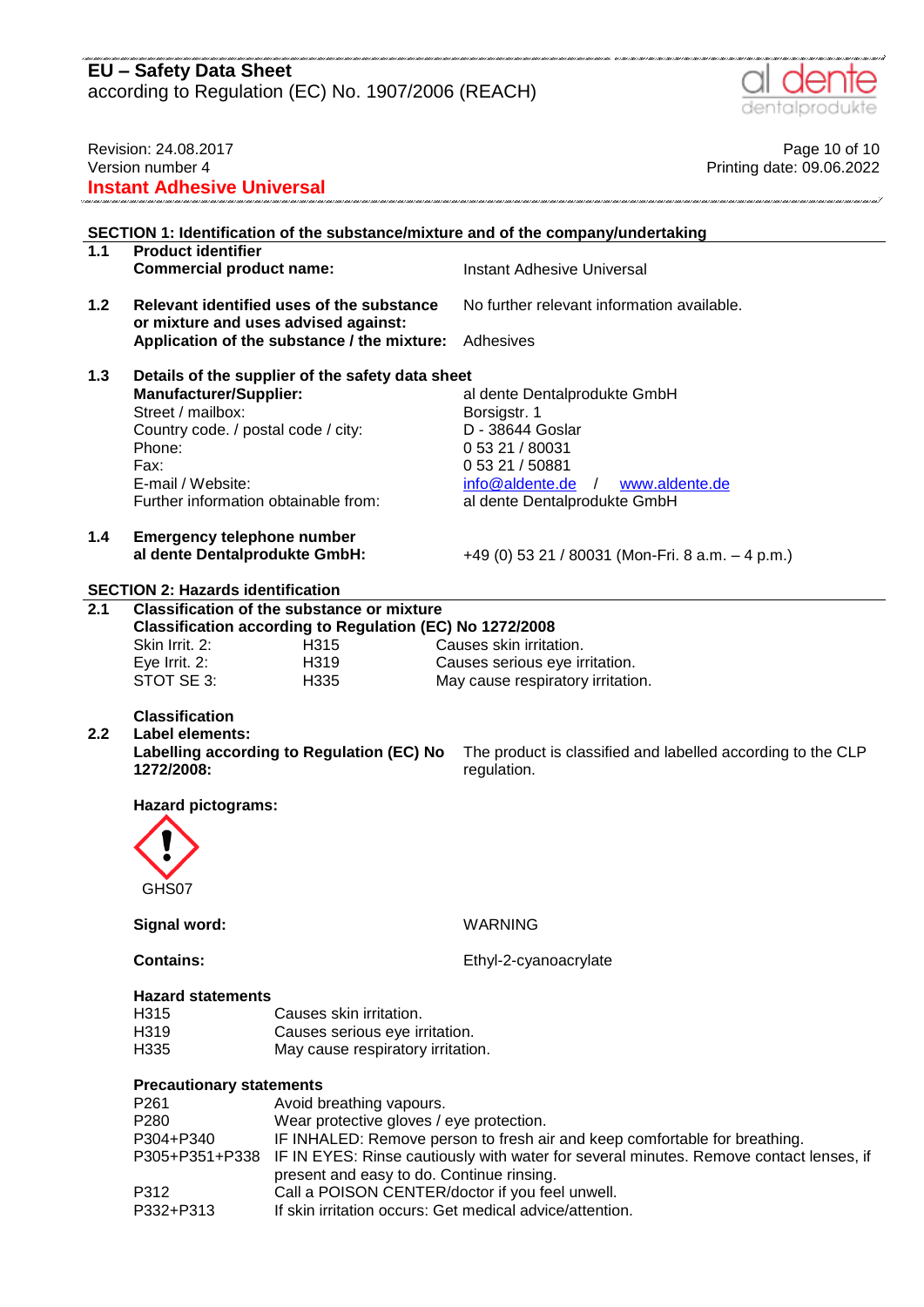### Revision: 24.08.2017 **Page 10 of 10** Version number 4 Printing date: 09.06.2022 **Instant Adhesive Universal**

# **Additional information:**

Cyanoacrylate. Danger. Bonds skin and eyes in seconds. Keep out of the reach of children.

#### **Labelling of packages where the contents do not exceed 125ml Hazard pictograms**



| Signal word:                                                | Warning                                       |
|-------------------------------------------------------------|-----------------------------------------------|
| Hazard-determining components of<br>labelling:              | ethyl 2-cyanoacrylate                         |
| <b>Hazard statements:</b>                                   | Void                                          |
| Other hazards<br><b>Results of PBT and vPvB assessment:</b> | PBT: Not applicable.<br>vPvB: Not applicable. |

#### **SECTION 3: Composition/information on ingredients**

Description: Adhesve

**2.3 Other hazards**

| Dangerous components:          |                                                          |                 |
|--------------------------------|----------------------------------------------------------|-----------------|
| CAS: 7085-85-0                 | ethyl 2-cyanoacrylate                                    | $50 - 100%$     |
| EINECS: 230-391-5              | Skin Irrit. 2, H315; Eye Irrit. 2, H319; STOT SE 3, H335 |                 |
| Index number: 607-236-00-9     |                                                          |                 |
| Reg.nr.: 01-2119527766-29-xxxx |                                                          |                 |
| CAS: 123-31-9                  | 1,4-dihydroxybenzene                                     | $0.025 - 0.1\%$ |
| EINECS: 204-617-8              | Muta. 2, H341; Carc. 2, H351; Eye Dam. 1, H318;          |                 |
| Index number: 604-005-00-4     | Aquatic                                                  |                 |
|                                | Acute 1, H400; Acute Tox. 4, H302; Skin Sens. 1, H317    |                 |

**Additional information:** For the wording of the listed hazard phrases, refer to section 16.

#### **SECTION 4: First aid measures**

| 4.1 | Description on first aid measures:<br><b>General information:</b> |                                                                                                                                                                                                                            |
|-----|-------------------------------------------------------------------|----------------------------------------------------------------------------------------------------------------------------------------------------------------------------------------------------------------------------|
|     | <b>After inhalation:</b>                                          | Supply fresh air. If required, provide artificial respiration.<br>Keep patient warm. Consult doctor if symptoms<br>persist. In case of unconsciousness place patient stably in<br>side position for transportation.        |
|     | After skin contact:                                               | After contact with skin, wash immediately with plenty of soap<br>and water. If skin irritation continues, consult a doctor.                                                                                                |
|     | After eye contact:                                                | In case of contact with eyes, rinse immediately with plenty of<br>water and seek medical advice. Rinse cautiously with water<br>for several minutes. Remove contact lenses, if present and<br>easy to do. Continue rinsing |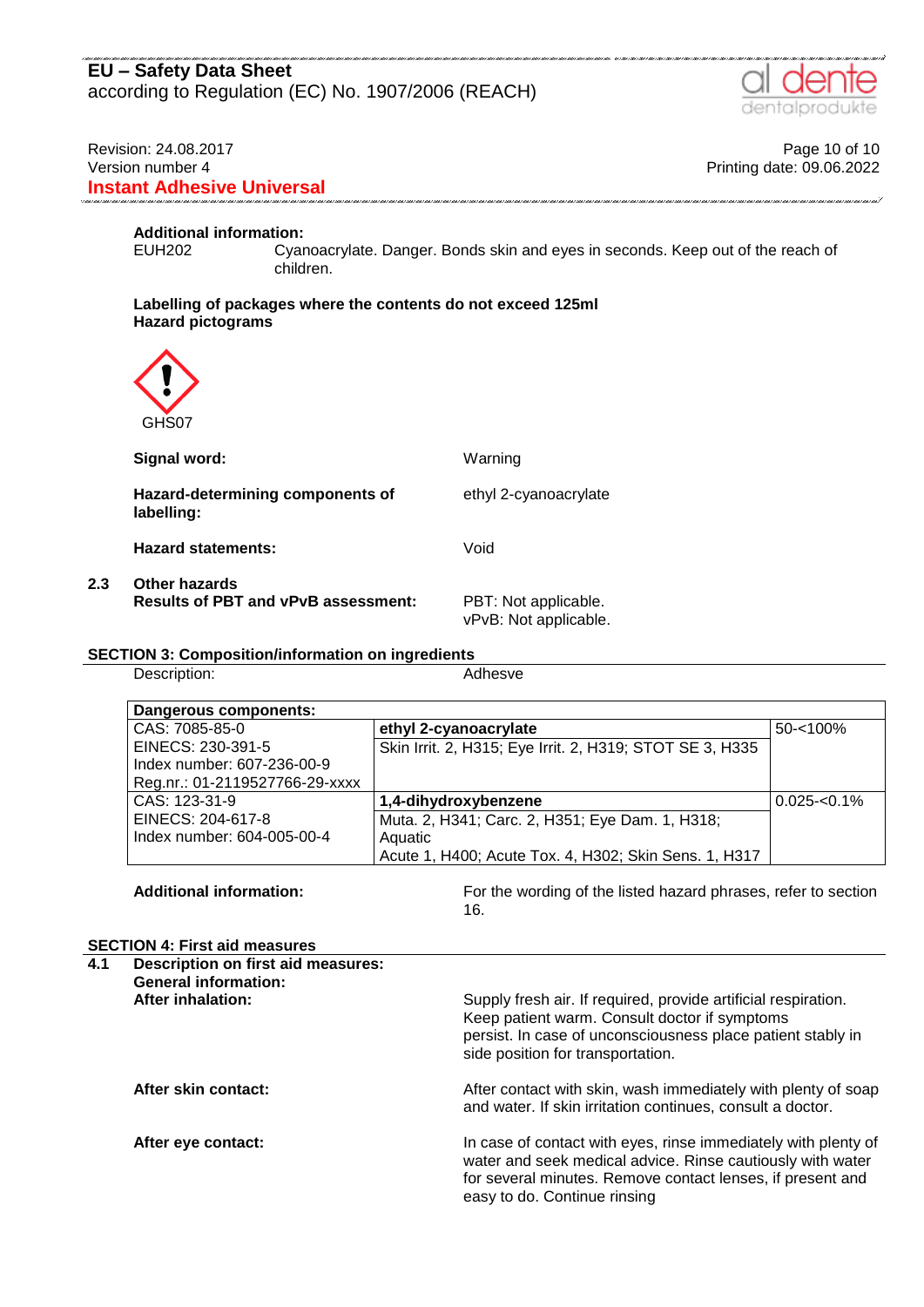according to Regulation (EC) No. 1907/2006 (REACH)



| Revision: 24.08.2017<br>Version number 4<br><b>Instant Adhesive Universal</b> |                                                                                                         | Page 10 of 10<br>Printing date: 09.06.2022                                                                                                                                                                                                                                                                                       |  |
|-------------------------------------------------------------------------------|---------------------------------------------------------------------------------------------------------|----------------------------------------------------------------------------------------------------------------------------------------------------------------------------------------------------------------------------------------------------------------------------------------------------------------------------------|--|
|                                                                               | <b>After swallowing:</b>                                                                                | Rinse out mouth and then drink plenty of water.<br>If swallowed, do not induce vomiting: seek medical advice<br>immediately and show this container or label.                                                                                                                                                                    |  |
| 4.2                                                                           | Most important symptoms and effects,<br>both acute and delayed:                                         | No further relevant information available.                                                                                                                                                                                                                                                                                       |  |
| 4.3                                                                           | Indication of any immediate medical<br>attention and special treatment needed:                          | No further relevant information available.                                                                                                                                                                                                                                                                                       |  |
|                                                                               |                                                                                                         |                                                                                                                                                                                                                                                                                                                                  |  |
| 5.1                                                                           | <b>SECTION 5: Firefighting measures</b><br><b>Extinguishing media:</b><br>Suitable extinguishing media: | CO2, powder or water spray. Fight larger fires with water<br>spray or alcohol resistant foam.                                                                                                                                                                                                                                    |  |
|                                                                               | For safety reasons unsuitable<br>extinguishing agents:                                                  | Water with full jet.                                                                                                                                                                                                                                                                                                             |  |
| 5.2                                                                           | Special hazards arising from the<br>substance or mixture:                                               | Formation of toxic gases is possible during heating or in<br>case of fire.<br>In case of fire, the following can be released:<br>Nitrogen oxides (NOx)<br>Carbon monoxide and carbon dioxide<br>Danger of forming toxic pyrolysis products.<br>Under certain fire conditions, traces of other toxic gases<br>cannot be excluded. |  |
| 5.3                                                                           | <b>Advice for firefighters</b><br><b>Protective equipment:</b>                                          | Wear self-contained respiratory protective device.<br>Do not inhale explosion gases or combustion gases.                                                                                                                                                                                                                         |  |
|                                                                               | <b>Additional information:</b>                                                                          | Cool endangered receptacles with water spray.<br>Dispose of fire debris and contaminated firefighting water in<br>accordance with official regulations.                                                                                                                                                                          |  |
|                                                                               | <b>SECTION 6: Accidental release measures</b>                                                           |                                                                                                                                                                                                                                                                                                                                  |  |
| 6.1                                                                           | Personal precautions, protective<br>equipment and emergency procedures:                                 | Ensure adequate ventilation<br>Use respiratory protective device against the effects of<br>fumes/dust/aerosol. Avoid contact with the eyes and skin.                                                                                                                                                                             |  |
| 6.2                                                                           | <b>Environmental precautions:</b>                                                                       | Do not allow product to reach sewage system or any water<br>course. Inform respective authorities in case of seepage into<br>water course or sewage system.                                                                                                                                                                      |  |
| 6.3                                                                           | Methods and material for containment and<br>cleaning up                                                 | Absorb with liquid-binding material (sand, diatomite, acid<br>binders, universal binders).<br>Ensure adequate ventilation.<br>Dispose of the material collected according to regulations.                                                                                                                                        |  |
| 6.4                                                                           | <b>Reference to other sections:</b>                                                                     | See Section 7 for information on safe handling.<br>See Section 8 for information on personal protection<br>equipment.<br>See Section 10 for information on "stability and reactivity".<br>See Section 13 for disposal information.                                                                                               |  |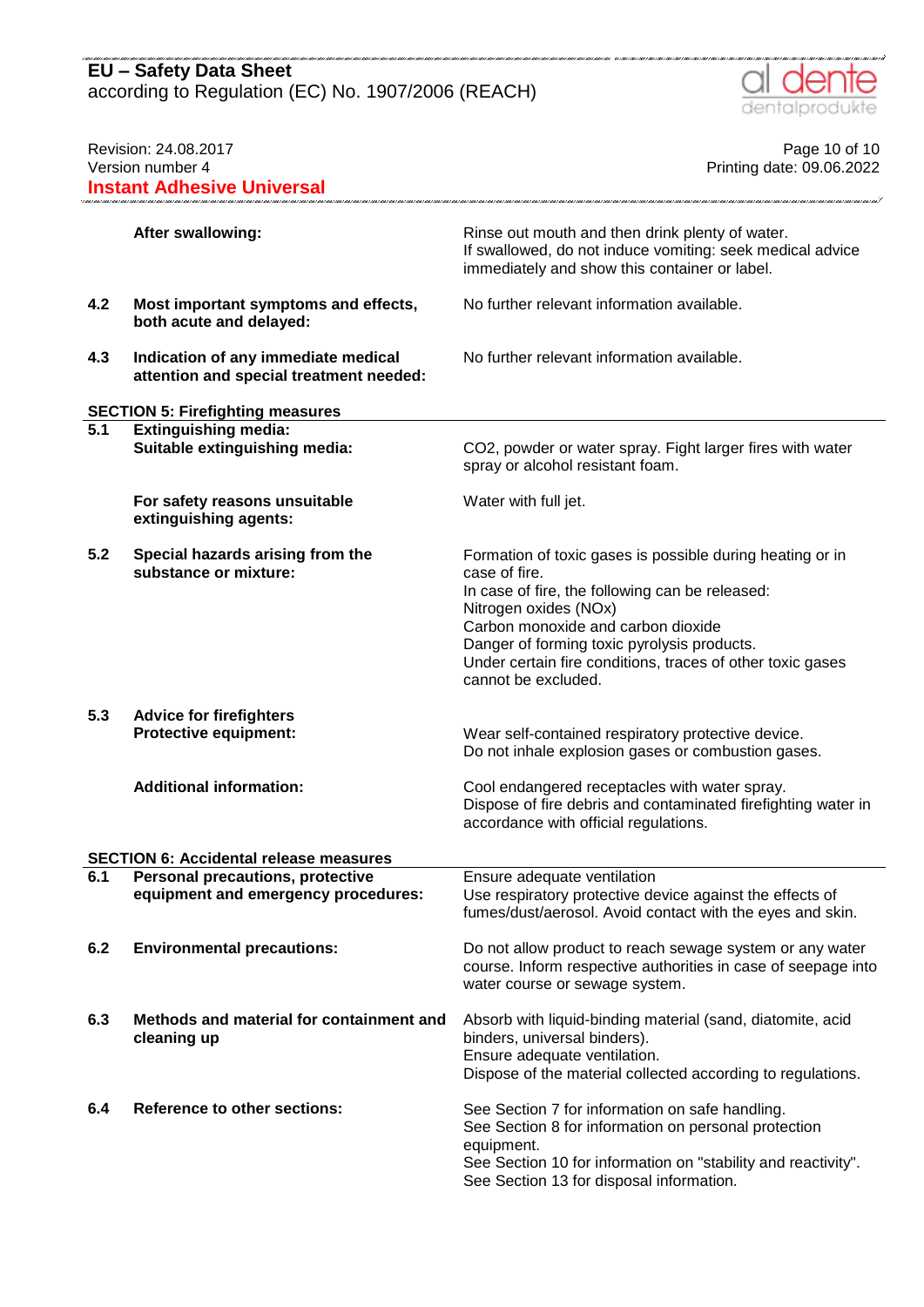according to Regulation (EC) No. 1907/2006 (REACH)



## Revision: 24.08.2017 **Page 10 of 10** Version number 4 Printing date: 09.06.2022 **Instant Adhesive Universal**

.<br>Tha a' anns a' anns a' anns a' anns a' anns a' anns a' anns a' anns a' anns a' anns a' anns a' ann a' a' an T

|     | <b>SECTION 7: Handling and storage</b>                                                       |                                                                                                                                                                   |  |  |  |
|-----|----------------------------------------------------------------------------------------------|-------------------------------------------------------------------------------------------------------------------------------------------------------------------|--|--|--|
| 7.1 | Precautions for safe handling:                                                               | Ensure good ventilation/exhaustion at the workplace.<br>Ensure good interior ventilation, especially at floor level.<br>(Fumes are heavier than air).             |  |  |  |
|     | Information about fire- and explosion<br>protection:                                         | Keep ignition sources away - Do not smoke.                                                                                                                        |  |  |  |
| 7.2 | Conditions for safe storage, including any incompatibilities<br>Storage:                     |                                                                                                                                                                   |  |  |  |
|     | Requirements to be met by storerooms<br>and receptacles:                                     | Store only in the original receptacle.                                                                                                                            |  |  |  |
|     | Information about storage in one common<br>storage facility:                                 | Not required.                                                                                                                                                     |  |  |  |
|     | Further information about storage<br>conditions:                                             | Store in cool, dry conditions in well sealed receptacles.<br>Store under lock and key and out of the reach of children.<br>Protect from heat and direct sunlight. |  |  |  |
|     | Storage class (TRGS 510, Storage of<br>hazardous substances in non-stationary<br>containers) | $10 - 13$                                                                                                                                                         |  |  |  |
| 7.3 | Specific end use(s):                                                                         | No further relevant information available.                                                                                                                        |  |  |  |

.<br>1997 - Jane Louis, Canad Louis, Louis, Louis, Louis, Louis, Louis, Louis, Louis, Louis, Louis, Louis, Louis,

# **SECTION 8: Exposure controls/personal protection**

**Additional information about design of technical facilities:** No further data; see item 7.

#### **8.1 Control parameters**

| Ingredients with limit values that require monitoring at the workplace |  |  |  |  |
|------------------------------------------------------------------------|--|--|--|--|
| 7085-8 5-0 ethyl 2-cyanoacrylate                                       |  |  |  |  |
| MAK (Switzerland)<br>Long-term value: $9 \text{ mg/m}^3$ , 2 ppm       |  |  |  |  |
| 123-31-9 1,4-dihydroxybenzene                                          |  |  |  |  |
| MAK (Switzerland)<br>Short-term value: 2 e mg/m <sup>3</sup>           |  |  |  |  |
| Long-term value: 2 e mg/m <sup>3</sup>                                 |  |  |  |  |
| H S C2 M2;                                                             |  |  |  |  |

| <b>DNEL</b> |                                   |                                |  |  |  |
|-------------|-----------------------------------|--------------------------------|--|--|--|
|             | 7 08 5-8 5-0 ethyl2-cyanoacrylate |                                |  |  |  |
| Inhalative  | Langzeit, Lokale Effekte          | $9.25 \text{ mg/m}^3$ (all)    |  |  |  |
|             |                                   | $9.25 \text{ mg/m}^3$ (ber)    |  |  |  |
|             | Langzeit, Systemische Effekte     | $9.25 \text{ mg/m}^3$ (all)    |  |  |  |
|             |                                   | $9.25 \,\mathrm{mg/m^3}$ (ber) |  |  |  |
|             | 123-31-9 1,4-dihydroxybenzene     |                                |  |  |  |
| Dermal      | Langzeit, Systemische Effekte     | 64 mg/kg bw/day (all)          |  |  |  |
|             |                                   | 128 mg/kg bw/day (ber)         |  |  |  |
| Inhalative  | Langzeit, Lokale Effekte          | $0.5 \,\mathrm{mg/m^3}$ (all)  |  |  |  |
|             |                                   | 1 mg/m <sup>3</sup> (ber)      |  |  |  |
|             | Langzeit, Systemische Effekte     | 1.74 mg/m <sup>3</sup> (all)   |  |  |  |
|             |                                   | $7$ mg/m <sup>3</sup> (ber)    |  |  |  |

| <b>PNECs</b>                  |  |
|-------------------------------|--|
| 123-31-9 1,4-dihydroxybenzene |  |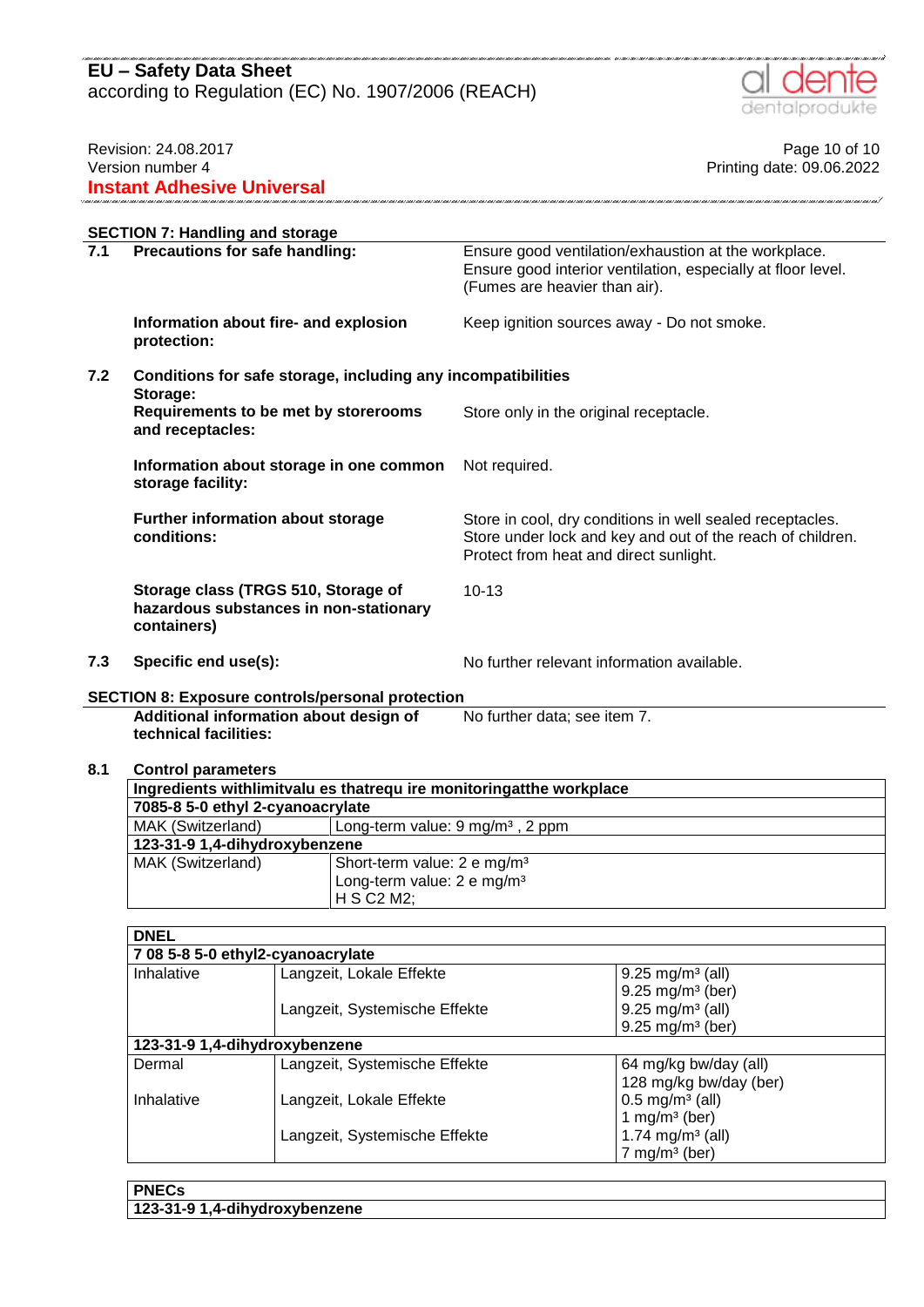

Revision: 24.08.2017 **Page 10 of 10** Version number 4 Printing date: 09.06.2022 **Instant Adhesive Universal**

|     | <b>PNEC Süßwasser</b>                                                                                                                                                                                             | $0.114$ mg/l            |                                                                                                                                                                                                                                                                                                                                             |
|-----|-------------------------------------------------------------------------------------------------------------------------------------------------------------------------------------------------------------------|-------------------------|---------------------------------------------------------------------------------------------------------------------------------------------------------------------------------------------------------------------------------------------------------------------------------------------------------------------------------------------|
|     | 0.00098 mg/kg Sediment<br><b>PNEC Süßwassersediment</b>                                                                                                                                                           |                         |                                                                                                                                                                                                                                                                                                                                             |
|     | <b>PNEC Meerwasser</b><br>$0.0114$ mg/l                                                                                                                                                                           |                         |                                                                                                                                                                                                                                                                                                                                             |
|     | <b>PNEC Boden</b>                                                                                                                                                                                                 | 0.000129 mg/kg Boden    |                                                                                                                                                                                                                                                                                                                                             |
|     | PNEC Kläranlage                                                                                                                                                                                                   | $0.71$ mg/l             |                                                                                                                                                                                                                                                                                                                                             |
|     | <b>PNEC Meerwassersediment</b>                                                                                                                                                                                    | 0.000097 mg/kg Sediment |                                                                                                                                                                                                                                                                                                                                             |
|     | <b>Additional information:</b><br><b>Exposure controls</b><br>Personal protective equipment:<br><b>General protective and hygienic measures:</b><br><b>Respiratory protection:</b><br><b>Protection of hands:</b> |                         | The lists valid during the making were used as basis.<br>Ensure good ventilation/exhaustion at the workplace.<br>Relative humidity should be at least 50-60%.                                                                                                                                                                               |
| 8.2 |                                                                                                                                                                                                                   |                         | The usual precautionary measures are to be adhered to<br>when handling chemicals.<br>Keep away from foodstuffs, beverages and feed.<br>Immediately remove all soiled and contaminated clothing<br>Wash hands before breaks and at the end of work.<br>Do not inhale gases / fumes / aerosols.<br>Avoid contact with the eyes and skin.      |
|     |                                                                                                                                                                                                                   |                         | Use suitable respiratory protective device in case of<br>insufficient ventilation. Filter B                                                                                                                                                                                                                                                 |
|     |                                                                                                                                                                                                                   |                         | Protective gloves (EN 374)<br>Check protective gloves prior to each use for their proper<br>condition.<br>The glove material has to be impermeable and resistant to<br>the product/ the substance/ the preparation.<br>Selection of the glove material on consideration of the<br>penetration times, rates of diffusion and the degradation |

#### **Material of gloves:**

Find below a list of appropriate protective gloves for chemical surrounding:

Permeation time / penetration time: = 60 minutes (DIN EN 374): Butyl

Permeation time / penetration time: = 30 minutes (DIN EN 374): Chloropren Nitril II Nitril I Viton Butyl II

The recommendation is based exclusively on the chemical compatibility and the test according to EN374 under laboratory conditions. Requirements can vary according to the use. Therefore, please always take into account the glove supplier's recommendations.

The selection of the suitable gloves does not only depend on the material, but also on further marks of quality and varies from manufacturer to manufacturer. As the product is a preparation of several substances, the resistance of the glove material cannot be calculated in advance and has therefore to be checked prior to the application.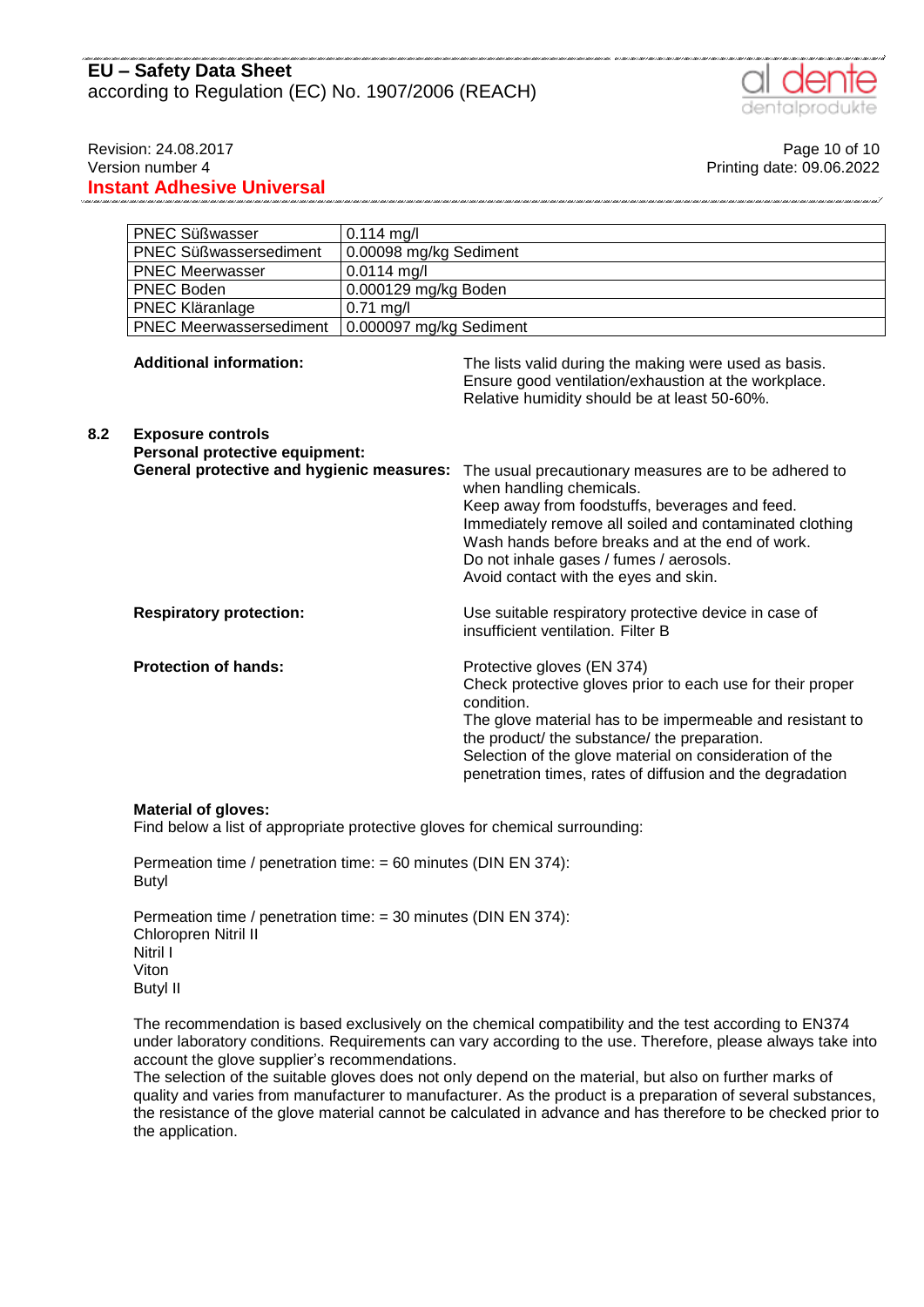according to Regulation (EC) No. 1907/2006 (REACH)



| Revision: 24.08.2017 |                                                            | Page 10 of 10                                                                                                                                                                                     |  |
|----------------------|------------------------------------------------------------|---------------------------------------------------------------------------------------------------------------------------------------------------------------------------------------------------|--|
|                      | Version number 4                                           | Printing date: 09.06.2022                                                                                                                                                                         |  |
|                      | <b>Instant Adhesive Universal</b>                          |                                                                                                                                                                                                   |  |
|                      |                                                            |                                                                                                                                                                                                   |  |
|                      | Penetration time of glove material:                        | The exact break through time has to be found out by the<br>manufacturer of the protective gloves and has to be<br>observed. Permeation time / penetration time: see above<br>(material of gloves) |  |
|                      | Not suitable are gloves made of the<br>following material: | Cotton gloves.                                                                                                                                                                                    |  |
|                      | Eye protection:                                            | Safety glasses.                                                                                                                                                                                   |  |
|                      | <b>SECTION 9: Physical and chemical properties</b>         |                                                                                                                                                                                                   |  |
| 9.1                  | Information on basic physical and chemical properties      |                                                                                                                                                                                                   |  |
|                      | <b>General Information</b>                                 |                                                                                                                                                                                                   |  |
|                      |                                                            |                                                                                                                                                                                                   |  |
|                      | Appearance:                                                |                                                                                                                                                                                                   |  |
|                      | Form:                                                      | Fluid                                                                                                                                                                                             |  |
|                      | Colour:                                                    | Colourless                                                                                                                                                                                        |  |
|                      | Odour:                                                     | Irritant                                                                                                                                                                                          |  |
|                      | <b>Odour threshold:</b>                                    | Not determined.                                                                                                                                                                                   |  |
|                      | pH-value:                                                  | Not determined.                                                                                                                                                                                   |  |
|                      | <b>Change in condition</b>                                 |                                                                                                                                                                                                   |  |
|                      | <b>Melting point / freezing point:</b>                     | Undetermined.                                                                                                                                                                                     |  |
|                      | Initial boiling point and boiling range:                   | Undetermined.                                                                                                                                                                                     |  |
|                      | <b>Flashpoint:</b>                                         | $>80^{\circ}$ C                                                                                                                                                                                   |  |
|                      | Flammability(solid,gas):                                   | Not applicable.                                                                                                                                                                                   |  |
|                      | Ignition temperature:                                      |                                                                                                                                                                                                   |  |
|                      | <b>Decomposition temperature:</b>                          | Not determined.                                                                                                                                                                                   |  |
|                      | Auto-ignition temperature:                                 | Product is not self-igniting.                                                                                                                                                                     |  |
|                      | <b>Explosive properties:</b>                               |                                                                                                                                                                                                   |  |
|                      |                                                            | Product does not present an explosion hazard.                                                                                                                                                     |  |
|                      | <b>Explosion limits:</b>                                   |                                                                                                                                                                                                   |  |
|                      | Lower:                                                     | Not determined.                                                                                                                                                                                   |  |
|                      | Upper:                                                     | Not determined.                                                                                                                                                                                   |  |
|                      | Vapour pressure:                                           | Not determined.                                                                                                                                                                                   |  |
|                      | Density at 20°C:                                           | 1,06g/cm <sup>3</sup> (DIN 51757)                                                                                                                                                                 |  |
|                      | <b>Relative density:</b>                                   | Not determined.                                                                                                                                                                                   |  |
|                      | Vapour density:                                            | Not determined.                                                                                                                                                                                   |  |
|                      | <b>Evaporation rate:</b>                                   | Not determined.                                                                                                                                                                                   |  |
|                      | Solubility in / Miscibility with water:                    | Hydrolised.                                                                                                                                                                                       |  |
|                      | Partition coefficient: n-octanol/water:                    | Not determined.                                                                                                                                                                                   |  |
|                      | <b>Viscosity:</b>                                          |                                                                                                                                                                                                   |  |
|                      | Dynamic at 25°C :                                          | 70-120mPas                                                                                                                                                                                        |  |
|                      | Kinematic:                                                 | Not determined.                                                                                                                                                                                   |  |
| 9.2                  | <b>Other information:</b>                                  | No further relevant information available.                                                                                                                                                        |  |
|                      | <b>SECTION 10: Stability and reactivity</b>                |                                                                                                                                                                                                   |  |
| 10.1                 | <b>Reactivity:</b>                                         | No further relevant information available.                                                                                                                                                        |  |
|                      |                                                            |                                                                                                                                                                                                   |  |
| 10.2                 | <b>Chemical stability</b>                                  |                                                                                                                                                                                                   |  |
|                      | Thermal decomposition /conditions to be<br>avoided:        | Protect from heat and direct sunlight.                                                                                                                                                            |  |
| 10.3                 | Possibility of hazardous reactions:                        | Exothermic polymerisation.                                                                                                                                                                        |  |
|                      |                                                            | Reacts with alcohols, amines, aqueous acids and alkalis.                                                                                                                                          |  |
|                      |                                                            |                                                                                                                                                                                                   |  |
| 10.4                 | <b>Conditions to avoid:</b>                                | No further relevant information available.                                                                                                                                                        |  |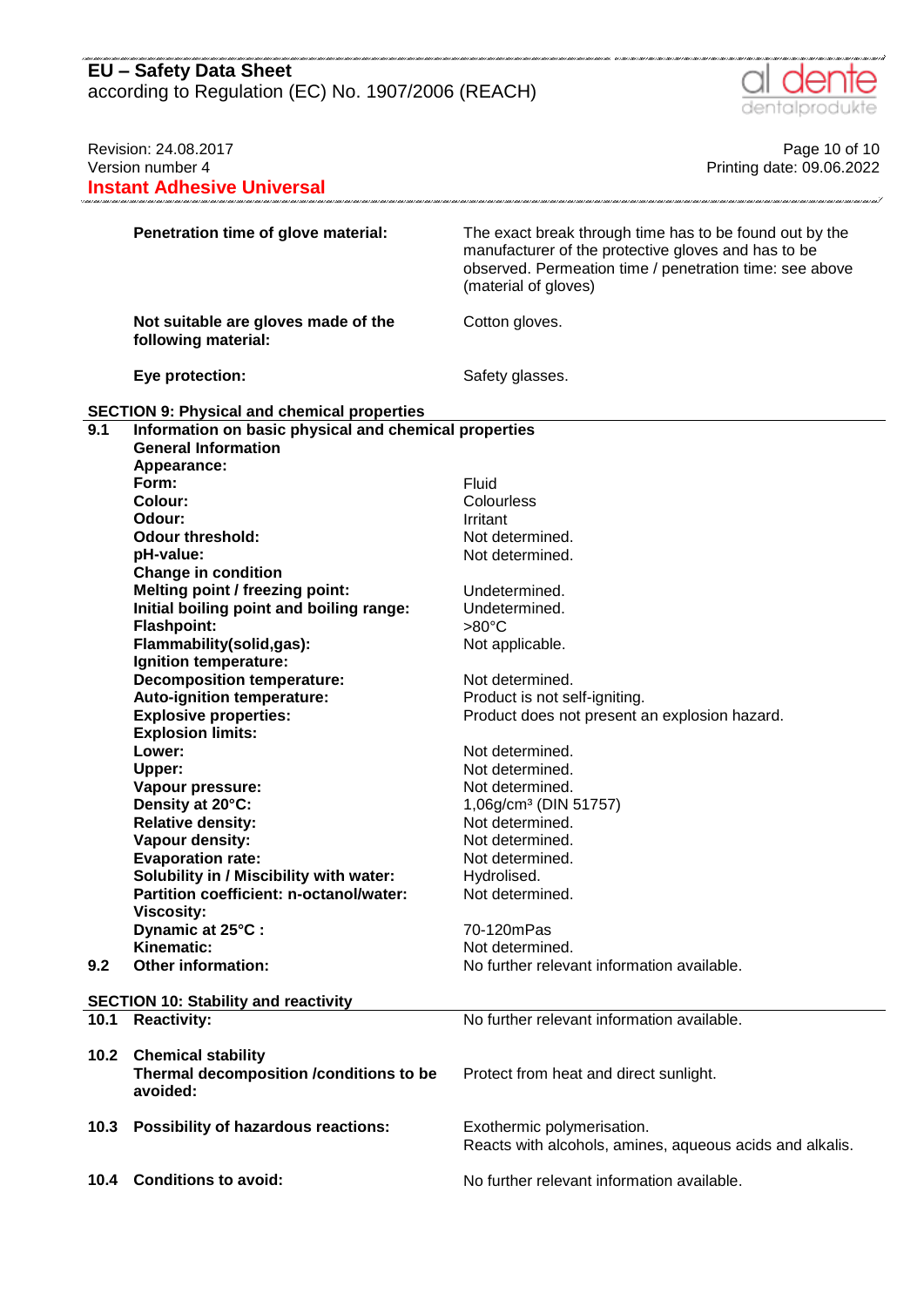al dente

|                                                                               |                                                                                                                                                      |                                                |                                                                      |                                                                                           | dentalprodukte                             |
|-------------------------------------------------------------------------------|------------------------------------------------------------------------------------------------------------------------------------------------------|------------------------------------------------|----------------------------------------------------------------------|-------------------------------------------------------------------------------------------|--------------------------------------------|
| Revision: 24.08.2017<br>Version number 4<br><b>Instant Adhesive Universal</b> |                                                                                                                                                      |                                                |                                                                      |                                                                                           | Page 10 of 10<br>Printing date: 09.06.2022 |
| 10.5                                                                          | Incompatible materials:                                                                                                                              |                                                |                                                                      | No further relevant information available.                                                |                                            |
| 10.6                                                                          |                                                                                                                                                      | <b>Hazardous decomposition products:</b>       |                                                                      | No dangerous products of decomposition if used and stored<br>according to specifications. |                                            |
|                                                                               |                                                                                                                                                      |                                                |                                                                      |                                                                                           |                                            |
| 11.1                                                                          | <b>SECTION 11: Toxicological information</b><br>Information on toxicological effects<br><b>Acute toxicity:</b>                                       |                                                | Based on available data, the classification criteria are not<br>met. |                                                                                           |                                            |
|                                                                               |                                                                                                                                                      | LD / LC 50 values relevant for classification: |                                                                      |                                                                                           |                                            |
|                                                                               |                                                                                                                                                      | 7 08 5-8 5-0 ethyl2-cyanoacrylate              |                                                                      |                                                                                           |                                            |
|                                                                               | Oral                                                                                                                                                 | LD50                                           |                                                                      | >5,000 mg/kg (rat) (OECD 401)                                                             |                                            |
|                                                                               | Dermal                                                                                                                                               | LD50                                           |                                                                      | >2,000 mg/kg (rab) (OECD 402)                                                             |                                            |
|                                                                               | 123-31-9 1,4-dihydroxybenzene                                                                                                                        |                                                |                                                                      |                                                                                           |                                            |
|                                                                               | Oral                                                                                                                                                 | LD50                                           |                                                                      | 375 mg/kg (rat) (OECD 401)                                                                |                                            |
|                                                                               | Dermal                                                                                                                                               | LD50                                           |                                                                      | >2,000 mg/kg (rab) (OECD 402)                                                             |                                            |
|                                                                               | <b>Primary irritant effect</b><br><b>Skin corrosion/irritation:</b><br>Serious eye damage / irritation:<br><b>Respiratory or skin sensitisation:</b> |                                                | Causes skin irritation.<br>Causes serious eye irritation.            |                                                                                           |                                            |
|                                                                               |                                                                                                                                                      |                                                | Based on available data, the classification criteria are not<br>met. |                                                                                           |                                            |
|                                                                               |                                                                                                                                                      | <b>Additional toxicological information:</b>   |                                                                      | No experimentally found toxicological data are available for<br>this preparation.         |                                            |
|                                                                               | CMR effects (carcinogenity, mutagenicity and toxicity for reproduction)<br><b>Germ cell mutagenicity:</b>                                            |                                                | Based on available data, the classification criteria are not<br>met. |                                                                                           |                                            |
|                                                                               | Carcinogenicity:                                                                                                                                     |                                                |                                                                      | Based on available data, the classification criteria are not<br>met.                      |                                            |
|                                                                               | <b>Reproductive toxicity:</b>                                                                                                                        |                                                |                                                                      | Based on available data, the classification criteria are not<br>met.                      |                                            |
|                                                                               | <b>STOT-single exposure:</b>                                                                                                                         |                                                |                                                                      | May cause respiratory irritation.                                                         |                                            |
|                                                                               | <b>STOT-repeated exposure:</b>                                                                                                                       |                                                |                                                                      | Based on available data, the classification criteria are not<br>met.                      |                                            |

Aspiration hazard: **Based on available data, the classification criteria are not** met.

#### **SECTION 12: Ecological information**

#### **12.1 Toxicity:**

| TOXICILY.                     |                                             |
|-------------------------------|---------------------------------------------|
| <b>Aquatic toxicity:</b>      |                                             |
| 123-31-9 1,4-dihydroxybenzene |                                             |
| LC50/96 h                     | 0.638 mg/l (Oncorhynchus mykiss)            |
| EC50/48 h                     | 0.061 mg/l (Daphnia magna)                  |
| EC50/72 h                     | 0.33 mg/l (Pseudokirchneriella subcapitata) |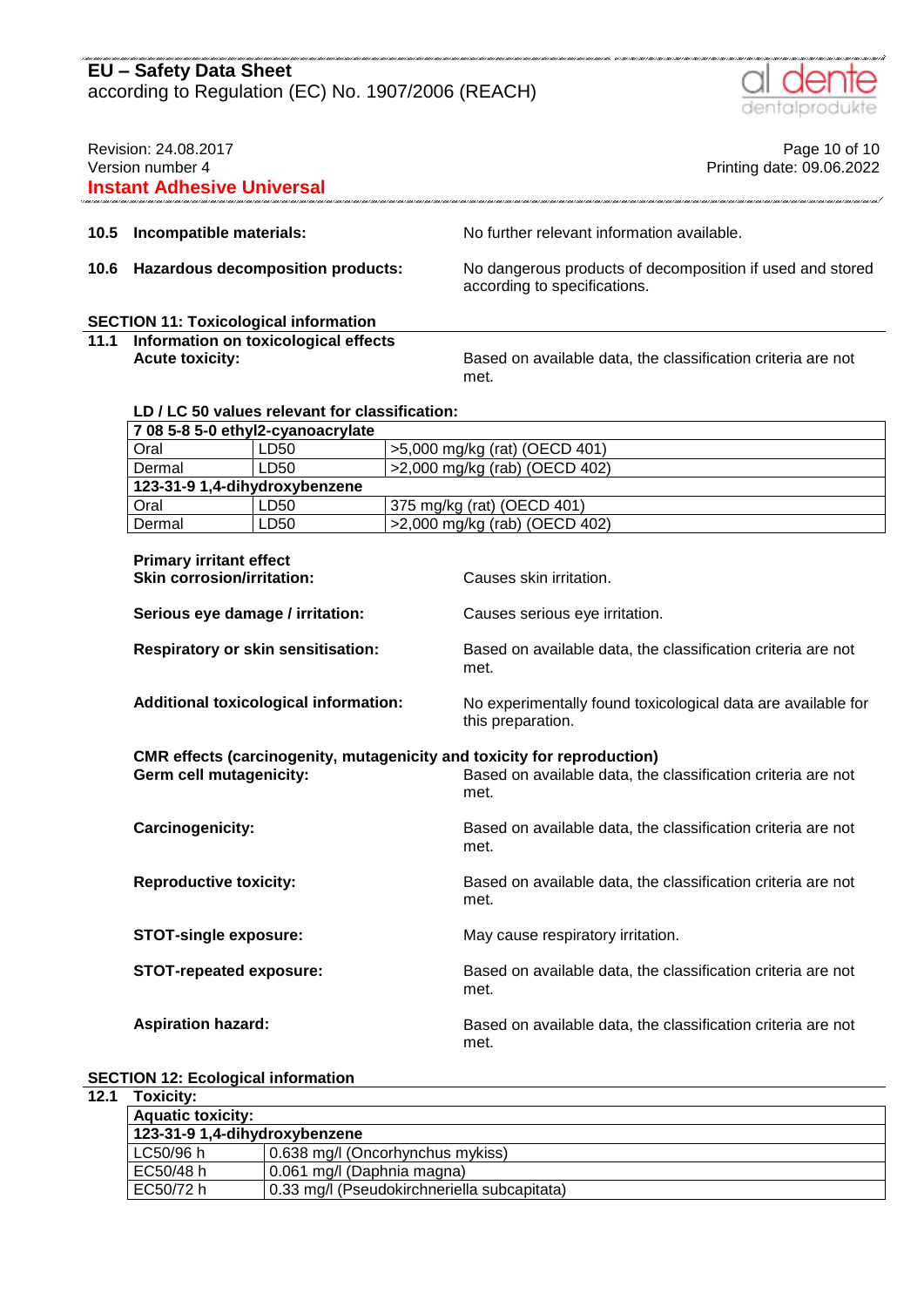

| Revision: 24.08.2017<br>Version number 4<br><b>Instant Adhesive Universal</b> |                                                                                                   |            | Page 10 of 10<br>Printing date: 09.06.2022                                                                                                                                                                                                                  |
|-------------------------------------------------------------------------------|---------------------------------------------------------------------------------------------------|------------|-------------------------------------------------------------------------------------------------------------------------------------------------------------------------------------------------------------------------------------------------------------|
| 12.2                                                                          | Persistence and degradability:                                                                    |            | No further relevant information available.                                                                                                                                                                                                                  |
| 12.3                                                                          | <b>Bioaccumulative potential:</b>                                                                 |            | No further relevant information available.                                                                                                                                                                                                                  |
| 12.4                                                                          | <b>Mobility in soil:</b>                                                                          |            | No further relevant information available.                                                                                                                                                                                                                  |
|                                                                               | <b>Additional ecological information:</b><br><b>General notes:</b>                                |            | Water hazard class 2 (German Regulation) (Self-<br>assessment): hazardous for water<br>Danger to drinking water if even small quantities leak into<br>the ground.<br>Do not allow product to reach ground water, watercourse or<br>undiluted sewage system. |
| 12.5                                                                          | <b>Results of PBT and vPvB assessment:</b><br><b>PBT:</b><br>vPvB:                                |            | Not applicable.<br>Not applicable.                                                                                                                                                                                                                          |
| 12.6                                                                          | Other adverse effects:                                                                            |            | No further relevant information available.                                                                                                                                                                                                                  |
|                                                                               | <b>SECTION 13: Disposal considerations</b>                                                        |            |                                                                                                                                                                                                                                                             |
| 13.1                                                                          | <b>Waste treatment methods</b><br><b>Recommendation:</b>                                          |            | Disposal must be made according to official regulations.                                                                                                                                                                                                    |
|                                                                               | European waste catalogue                                                                          |            |                                                                                                                                                                                                                                                             |
|                                                                               | 08 00 00                                                                                          |            | WASTES FROM THE MANUFACTURE, FORMULATION, SUPPLY AND USE<br>(MFSU) OF COATINGS (PAINTS, VARNISHES AND VITREOUS ENAMELS),<br>ADHESIVES, SEALANTS AND PRINTING INKS                                                                                           |
|                                                                               | 08 04 00                                                                                          |            | wastes from MFSU of adhesives and sealants (including waterproofing products)                                                                                                                                                                               |
|                                                                               | 08 04 09*                                                                                         | substances | waste adhesives and sealants containing organic solvents or other hazardous                                                                                                                                                                                 |
|                                                                               | <b>Uncleaned packaging:</b><br><b>Recommendation:</b><br><b>SECTION 14: Transport information</b> |            | Disposal must be made according to official regulations.                                                                                                                                                                                                    |
| 14.1                                                                          | <b>UN number</b><br>ADR, IMDG:<br>IATA:                                                           |            | Void<br><b>UN3334</b>                                                                                                                                                                                                                                       |
| 14.2                                                                          | UN proper shipping name<br>ADR, IMDG:<br>IATA:                                                    |            | Void<br>Aviation regulated liquid, n.o.s. (Cyanoacrylate ester)                                                                                                                                                                                             |
| 14.3                                                                          | <b>Transport hazard class(es)</b><br>ADR, AND, IMDG<br>Class:<br>IATA:                            |            | Void                                                                                                                                                                                                                                                        |
|                                                                               | Class:<br>Label:                                                                                  |            | 9 Miscellaneous dangerous substances and articles.<br>9                                                                                                                                                                                                     |
| 14.4                                                                          | <b>Packing group</b><br>ADR, IMDG, IATA:                                                          |            | Void                                                                                                                                                                                                                                                        |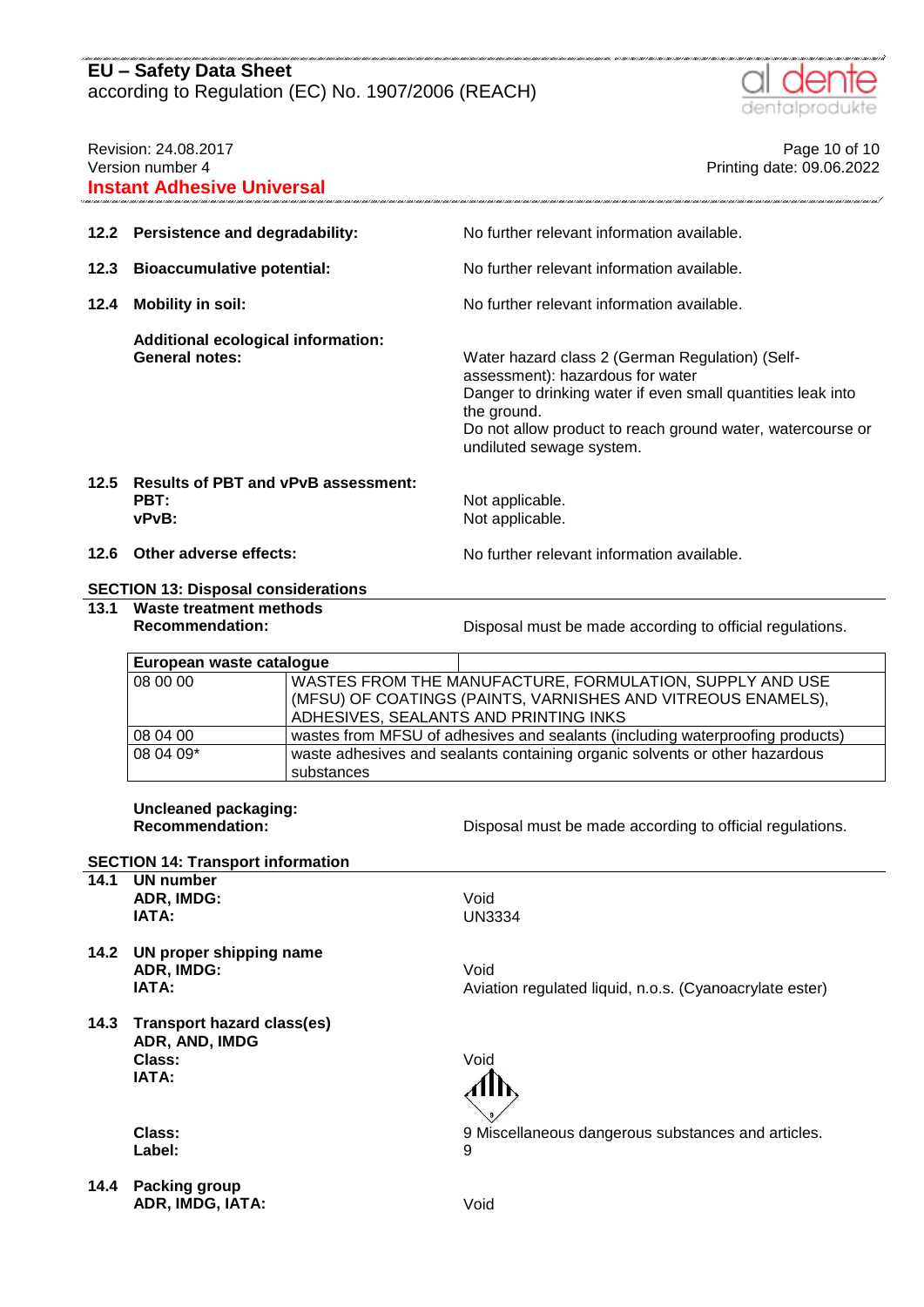

| Revision: 24.08.2017<br>Version number 4<br><b>Instant Adhesive Universal</b> |                                                                                             | Page 10 of 10<br>Printing date: 09.06.2022                                                                                     |  |
|-------------------------------------------------------------------------------|---------------------------------------------------------------------------------------------|--------------------------------------------------------------------------------------------------------------------------------|--|
|                                                                               | 14.5 Environmental hazards:                                                                 | Not applicable.                                                                                                                |  |
| 14.6                                                                          | Special precautions for user:                                                               | Not applicable.                                                                                                                |  |
| 14.7                                                                          | Transport in bulk according to Annex II of<br><b>Marpol and the IBC Code:</b>               | not applicable                                                                                                                 |  |
|                                                                               | <b>Transport / Additional information:</b><br><b>IATA</b>                                   |                                                                                                                                |  |
|                                                                               | Remarks:                                                                                    | Primary packs containing not more than 500ml are<br>unregulated by this mode of transport and may be shipped<br>unrestricted.  |  |
|                                                                               | <b>UN</b> " Model Regulation":                                                              | Void                                                                                                                           |  |
| <b>SECTION 15: Regulatory information</b>                                     |                                                                                             |                                                                                                                                |  |
| 15.1                                                                          | REGULATION (EC) No 1907/2006 ANNEX<br>XVII:                                                 | Safety, health and environmental regulations/legislation specific for the substance or mixture<br>Conditions of restriction: 3 |  |
|                                                                               | <b>National regulations:</b><br>Water hazard class:                                         | Water hazard class 2 (Self-assessment): hazardous for<br>water.                                                                |  |
| 15.2                                                                          | <b>Chemical safety assessment:</b>                                                          | A Chemical Safety Assessment has not been carried out.                                                                         |  |
| <b>SECTION 16: Other information</b>                                          |                                                                                             |                                                                                                                                |  |
|                                                                               | specific product features and shall not establish a legally valid contractual relationship. | This information is based on our present knowledge. However, this shall not constitute a guarantee for any                     |  |
|                                                                               | <b>Relevant phrases</b>                                                                     |                                                                                                                                |  |

| H302 | Harmful if swallowed.                 |
|------|---------------------------------------|
| H315 | Causes skin irritation.               |
| H317 | May cause an allergic skin reaction.  |
| H318 | Causes serious eye damage.            |
| H319 | Causes serious eye irritation.        |
| H335 | May cause respiratory irritation.     |
| H341 | Suspected of causing genetic defects. |
| H351 | Suspected of causing cancer.          |
| H400 |                                       |
|      |                                       |

# **16.2 Abbreviations and acronyms:** Very toxic to aquatic life.

| ADR     | Accord européen relatif au transport international des marchandises Dangereuses par |
|---------|-------------------------------------------------------------------------------------|
|         | Route                                                                               |
| IMDG:   | International Maritime Code for Dangerous Goods                                     |
| IATA:   | International Air Transport Association                                             |
| GHS:    | Globally Harmonised System of Classification and Labelling of Chemicals             |
| EINECS: | European Inventory of Existing Commercial Chemical Substances                       |
| ELINCS: | European List of Notified Chemical Substances                                       |
| CAS:    | Chemical Abstracts Service (division of the American Chemical Society)              |
| DNEL:   | Derived No-Effect Level (REACH)                                                     |
| PNEC:   | Predicted No-Effect Concentration (REACH)                                           |
| LC50:   | Lethal concentration, 50 percent                                                    |
| LD50:   | Lethal dose, 50 percent                                                             |
|         |                                                                                     |